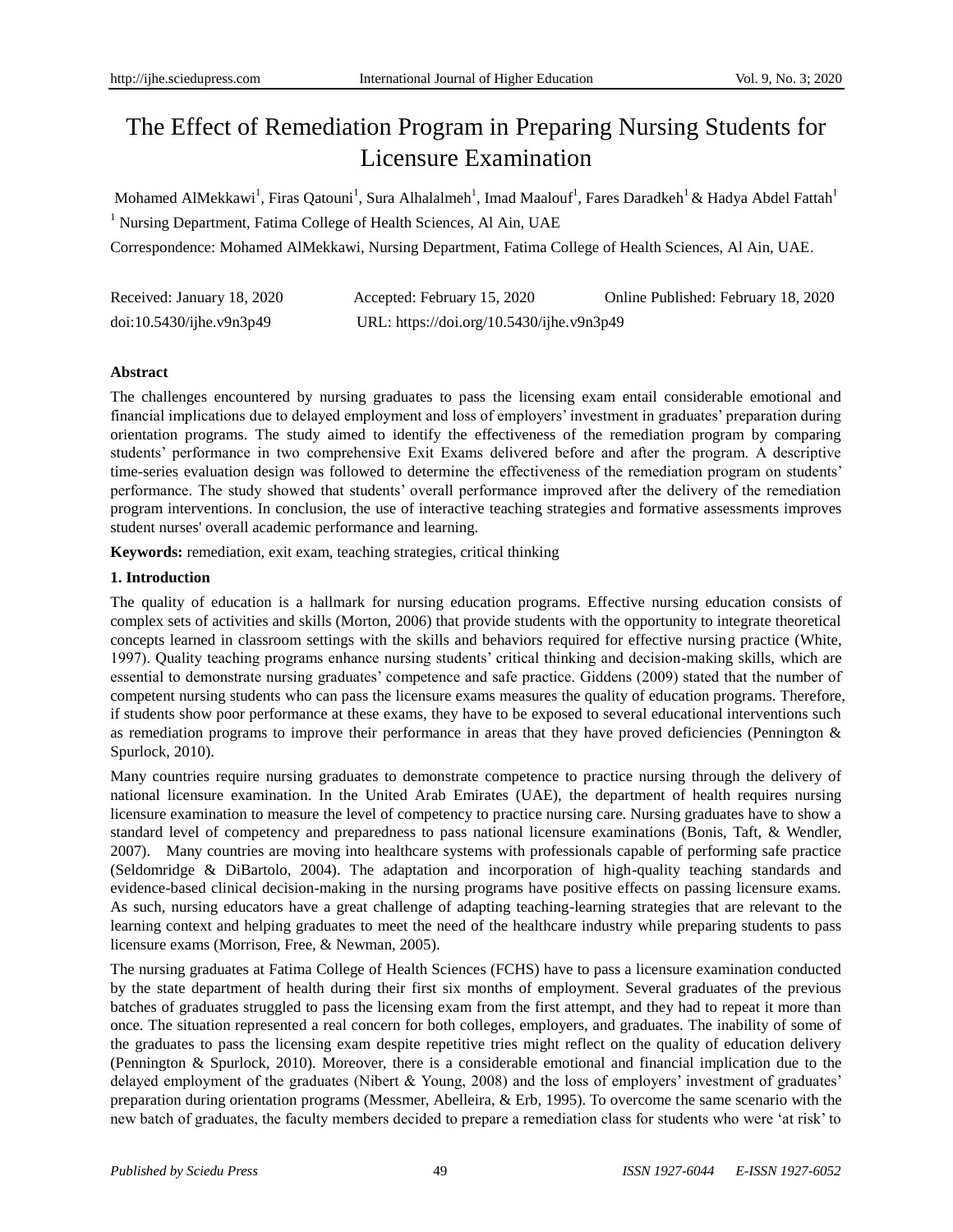fail the licensure exam after graduation.

# *1.1 Aim of the Study*

The study aimed to identify the effectiveness of the remediation program by comparing students' performance in two comprehensive Exit Exams delivered before and after the program.

# **2. Literature Review**

White (1997) summarized the elements required by nursing educators to deliver quality teaching. These elements were active teaching abilities, professional competence, evaluation of students, personality traits, and interpersonal relationships. Mogan and Knox (1987) indicated that teaching ability includes the skills required to convey knowledge, skills, and approaches from faculty members to students and their ability to develop conducive learning environments. Professional competence is the knowledge that faculty members possess in the subject taught. It also includes the ability to perform the necessary skills and acquire the appropriate behaviors that are essential for active learning to take place. Five elements are considered necessary for effective teaching. These elements are knowledge of the subject, concerns of students, organization, passion for the subject taught, and approachable nature.

The nursing curriculum, according to Carrick (2011), represents the curriculum content, structure, and teaching methodologies. The course content, patterns of delivery, and teaching approaches are all embedded in the processes to prepare nursing students for their nursing role after graduation. The nursing curriculum is developed to meet the requirements of licensure and accreditation authorities. The delivery of the nursing curriculum is based on nursing teaching-learning theory and research, and have to be applied in both classroom education and clinical training (Senge, 2006). Therefore, any gap in the teaching-learning process could be due to the curriculum content or curricular delivery. Accordingly, faculty members play an essential role because of their direct influence on the curricular content and teaching methods. Student's outcomes, especially their performance in licensure exams, serves as a feedback loop to determine the effectiveness of the education system.

A key consideration in education is to acknowledge different learning preferences and styles, especially among different cultures (Brownie et al., 2015). In the UAE, educators are often challenged to move students from the rote memory styles into a more constructivist approach (Brownie et al., 2015; Gunn, 2013) to enhance their critical thinking and problem-solving skills through active interaction between knowledge, skills, and contemporary learning approaches (al Mahmud, 2013). Nevertheless, moving from the old rote learning to a more constructivist approach is an essential requirement for any program to improve students' overall performance on licensure examinations (Brownie et al., 2015). The language is another complex issue and considered a challenge for nursing faculty in the UAE context because licensure examination and all nursing curricular content, instructions, and assessments are delivered in the English language, which is the second language for students. The literature recommends the use of competent English language speakers to deliver all program content and familiar with the fundamentals of teaching non-English speakers (Charlesworth, 2008).

Bonis et al. (2007) argued that nursing education is a complex process that includes a variety of educational strategies supported by the best evidence-based practices, faculty expertise, and learner needs. Accordingly, a range of educational strategies should be implemented to enhance students' performance on licensure examinations. Among these strategies is the use of study groups, delivery of multiple examinations, review sessions, time management strategies, and anxiety reduction techniques (Brownie et al., 2015; Morrison et al., 2005; Nibert & Young, 2008). Also, faculty members have to adopt new teaching methods to improve students' comprehension and critical thinking skills in both classroom reviews and mock assessments similar to licensure examinations (DiBartolo & Seldomridge, 2008). Delivering comprehensive examinations similar to the ones used for licensure for the students to practice, review, and assess their preparedness through a remediation program have shown successful results in improving their overall passing rates in real licensure exams (Bonis et al., 2007; Morrison et al., 2005; Brownie et al., 2015).

# **2. Method**

# *2.1 Participants*

The program was evaluated using a descriptive time-series evaluation design to determine the effectiveness of the remediation program on students' performance. Purposive sampling was used to select students who failed the comprehensive exit exam (Exam 1) to participate in the remediation program. Twenty-one final year nursing students enrolled at FCHS AAN campus during the academic year 2015-2016 participated in the program.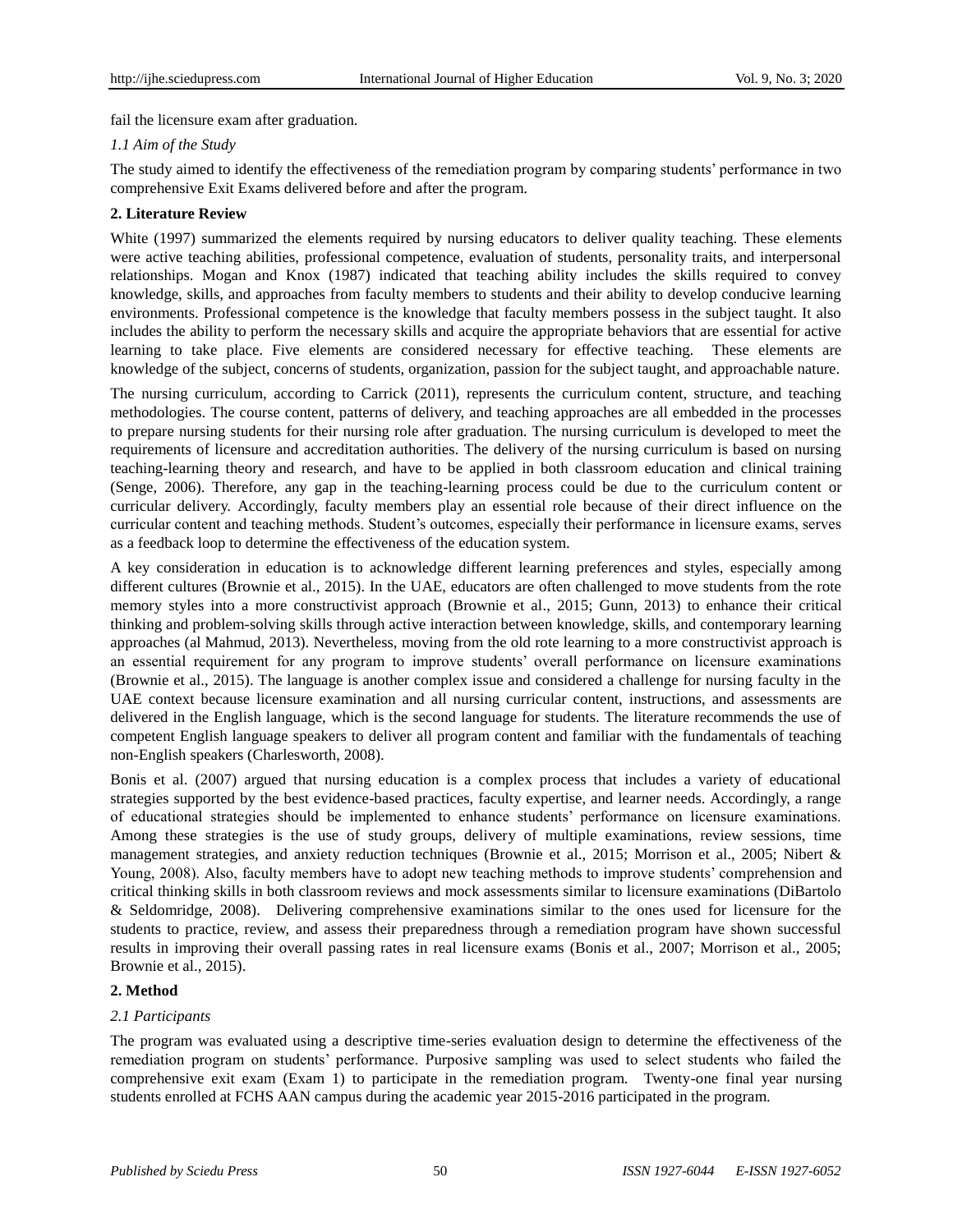# *2.2 Procedure*

A group of nursing educators who have experience in preparing national licensure exams prepared a comprehensive exit exam (Exam 1) similar to the UAE Department of Health examination format in terms of content, quality, and complexity of questions. The exam was composed of 150 nursing questions to be completed in 3 hours. Students who failed to achieve 60% were identified as 'at-risk students' and joined a four months remediation program. The program was composed of a series of teaching, assessments, reflective and tutorial sessions, and a final exit exam (Exam 2) that resembles Exam 1. The teaching material included case studies, review material, and critical thinking exercises to enhance students' understanding of the questions as second language speakers.

# *2.3 Data Analysis*

Descriptive analysis of students' test scores in Exam 1 and Exam 2, in addition to the correlation between the results, were calculated because of their importance in understanding the effect of the remediation program on students' performance. The purpose of the measurements was to identify if students' performance has improved by comparing the results of Exam 1 delivered before the remediation and Exam 2 delivered after remediation (Table 1). The mean test scores, standard error, and standard deviation for both exams were calculated. Paired samples t-Test was used to determine the difference in means before and after the remediation program. Besides, correlation tests for the two exams were used due to the continuous nature of variables to examine the possible relationship of the remediation program on students' performance.

| <b>Students</b> | Results of Exam 1 | Results of Exam 2 |
|-----------------|-------------------|-------------------|
| $(N=21)$        | $\%$              | $\%$              |
| Student 1       | 50                | 74                |
| Student 2       | 53                | 65                |
| Student 3       | 53                | 75                |
| Student 4       | 45                | 61                |
| Student 5       | 59                | 81                |
| Student 6       | 58                | 75                |
| Student 7       | 48                | 77                |
| Student 8       | 56                | 70                |
| Student 9       | 47                | 69                |
| Student 10      | 33                | 64                |
| Student 11      | 56                | 75                |
| Student 12      | 56                | 69                |
| Student 13      | 50                | 83                |
| Student 14      | 58                | 72                |
| Student 15      | 41                | 72                |
| Student 16      | 52                | 76                |
| Student 17      | 44                | 79                |
| Student 18      | 47                | 71                |
| Student 19      | 52                | 73                |
| Student 20      | 45                | 76                |
| Student 21      | 44                | 62                |

Table 1. Nursing Students' Performance in the Two Exams

# **3. Results**

Table 2 shows the descriptive statistics for the two exams. The mean test score of Exam 1 was  $49.91$  (SD = 6.5), and Exam 2 was 72.33 (SD = 5.89). The passing score for both exams was 60. Students' test scores in Exam 2 were much better than Exam 1, and therefore it was clear that the average performance of students increased after the delivery of the remediation program.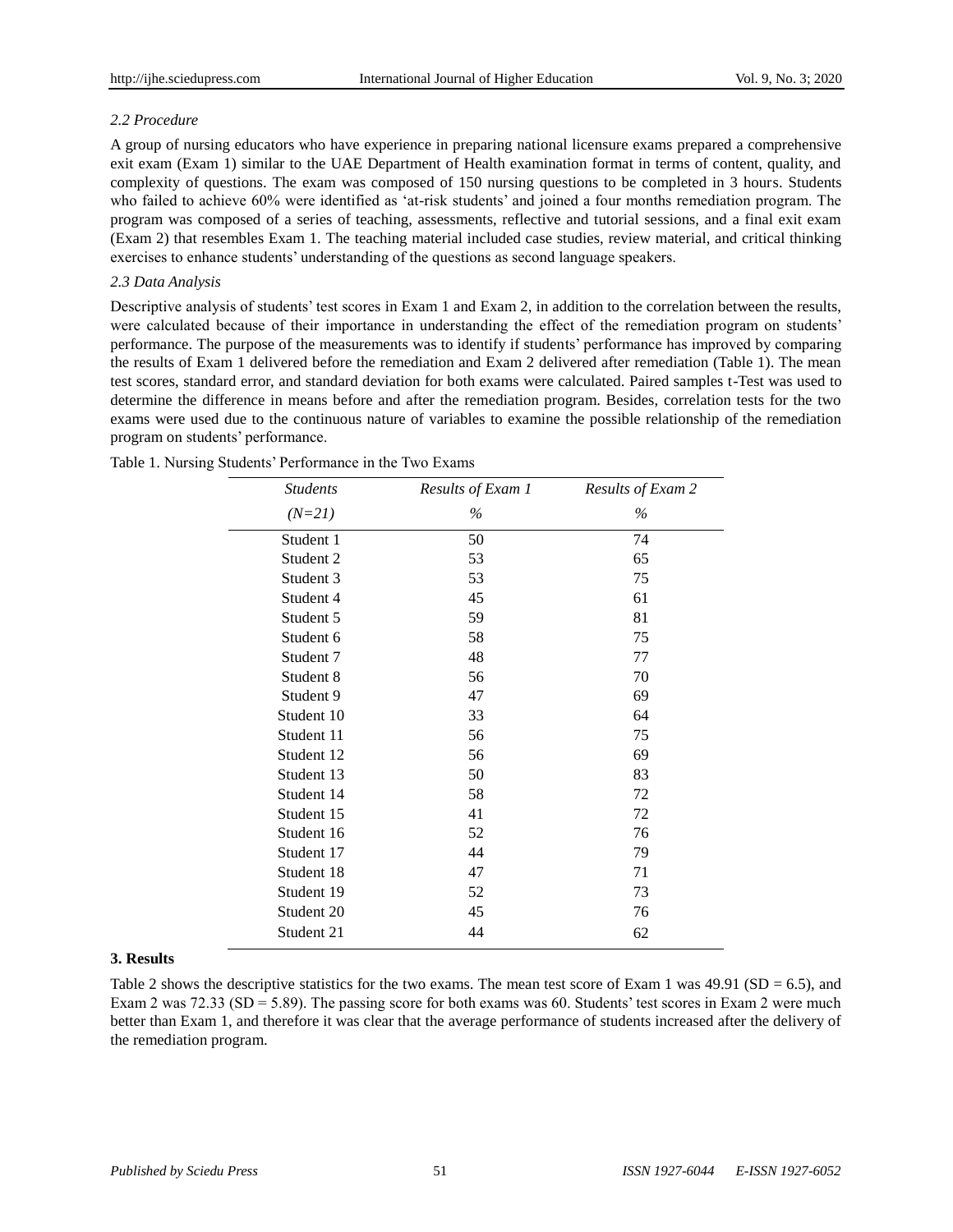| Table 2. Descriptive Statistics of the Scores the two Exams |  |
|-------------------------------------------------------------|--|
|-------------------------------------------------------------|--|

| Exam 1                    |       | Exam 2                    |       |
|---------------------------|-------|---------------------------|-------|
| Mean                      | 49.91 | Mean                      | 72.33 |
| <b>Standard Error</b>     | 1.42  | <b>Standard Error</b>     | 1.29  |
| <b>Standard Deviation</b> | 6.50  | <b>Standard Deviation</b> | 5.89  |
| Minimum                   | 33.33 | Minimum                   | 61.00 |
| Maximum                   | 59.61 | Maximum                   | 83.00 |
| N                         | 21    | N                         | 21    |
| Confidence Level (95.0%)  | 2.96  | Confidence Level (95.0%)  | 2.68  |

Table 3 and Figure 1 show that the test scores were positively correlated  $(r = 0.369)$ , and there was a significant variance between the test scores of the two exams (t Stat  $= 14.72$ ,  $p < 0.001$ ). Therefore, the results suggest that students' overall performance was significantly improved after the delivery of the remediation program interventions.

Table 3. Paired t-Test

|                            | Exam 1      | Exam 2 |
|----------------------------|-------------|--------|
| Mean                       | 49.91       | 72.33  |
| <b>Observations</b>        | 21          | 21     |
| <b>Pearson Correlation</b> | 0.369       |        |
| t Stat                     | $-14.72$    |        |
| $P(T \le t)$ two-tail      | 3.39942E-12 |        |
| t Critical two-tail        | 2.085       |        |



Figure 1. Correlation between Exam 1 and Exam 2 before and after the remedial program

# **4. Discussion**

It was noted that there is little empirical evidence existing in the region that supports the efficacy of remediation programs to improve final year nursing students' performance in licensure-standardized examinations. This study aimed to identify the effectiveness of the remediation program delivered to the final year nursing students during the academic year 2015-2016. The four months remediation program primarily addressed test-taking strategies, students' anxiety, and time management through the introduction of a series of case studies, review material, formative assessments, and critical thinking exercises.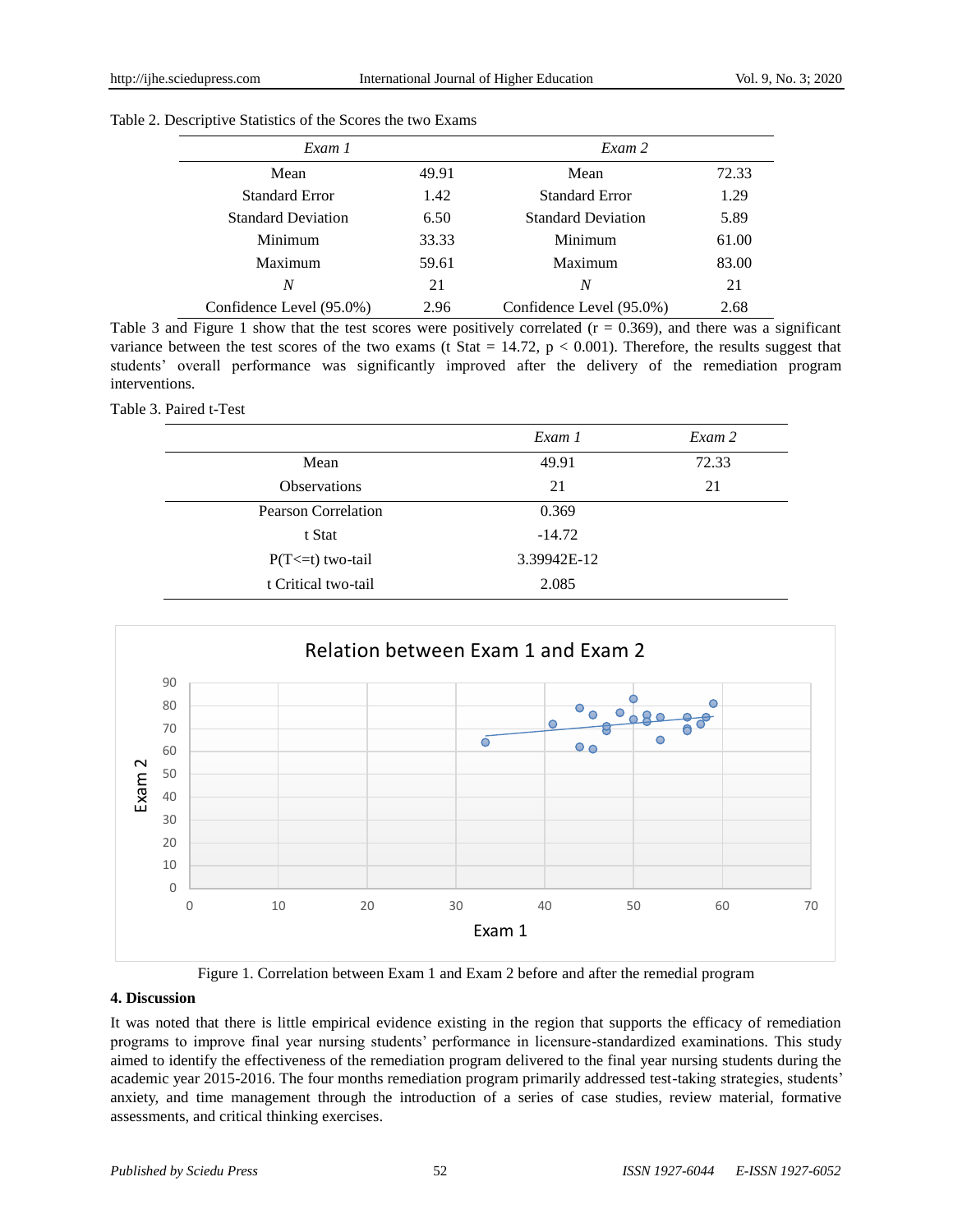The results of this study showed that the average performance of students increased after the delivery of the remediation program. Statistical tests displayed a significant variance between the scores of the two exams, t-Test  $(14.72)$  and  $P \le 0.001$ . This finding suggested that students' overall performance was significantly improved after the delivery of program interventions. The results are consistent with Sifford and McDaniel's study, who had a 38.3% improvement in the examination results in students who followed remedial interventions (Sifford & McDANIEL, 2007). In another study, Horton, Polek, and Hardie (2012) found that 13.1% difference in the success rate of a group of students who attended a remediation program. To encourage deep learning, nursing students need to have teaching methods that target their higher order of thinking (Carrick, 2011). The method of interactive teaching strategies and formative assessments demonstrated significant development of student nurses' performance and overall learning (Biggs, 2011).

The current study findings support the need for control group design to minimize the threats to the study validity. The use of larger sample size and more nursing schools in different geographic areas might improve the study generalizability. Therefore, it is recommended to perform more studies in the future to identify types of successful remediation across nursing programs. The use of qualitative designs might also be helpful to determine students' perceptions regarding this type of program and could be useful to determine different perspectives of the problem.

#### **5. Conclusion**

The findings of the study indicated improved students' average test scores of the comprehensive exit exam after the delivery of four months remediation program. The use of interactive teaching strategies and formative assessments improves student nurses' overall academic performance and learning. Incorporating high-quality teaching methods in the nursing programs will have positive effects on students' performance at the licensure exams. Therefore, nursing schools have a great responsibility to adapt teaching and learning strategies that are relevant to the learning context and helpful to meet the needs of the healthcare industry while preparing students to pass the licensure exams.

#### **References**

- al Mahmud, A. (2013). Constructivism and reflectivism as the logical counterparts in TESOL: Learning theory versus teaching methodology. *TEFLIN journal, 24*(2), 237-257.
- Biggs, J. B. (2011). *Teaching for quality learning at university: What the student does*. McGraw-hill education (UK).
- Bonis, S., Taft, L. & Wendler, M. C. (2007). Strategies to promote success on the NCLEX-RN®: an evidence-based approach using the ACE Star model of knowledge transformation. *Nursing education perspectives, 28*(2), 82-87.
- Brownie, S., Williams, G., Barnewall, K., Bishaw, S., Cooper, J. L., Robb, W. & Kuzemski, D. (2015). Pedagogy and culture: An educational initiative in supporting UAE nursing graduates prepare for a high-stakes nurse licensing examination. *International Journal of Higher Education, 4*(1), 200. <https://doi.org/10.5430/ijhe.v4n1p200>
- Carrick, J. A. (2011). Student achievement and NCLEX-RN success: Problems that persist. *Nursing education perspectives, 32*(2), 78-83[. https://doi.org/10.5480/1536-5026-32.2.78](https://doi.org/10.5480/1536-5026-32.2.78)
- Charlesworth, Z. M. (2008). Learning styles across cultures: suggestions for educators. *Education Training, 50*(2), 115-127.<https://doi.org/10.1108/00400910810862100>
- DiBartolo, M. C. & Seldomridge, L. A. (2008). A review of intervention studies to promote NCLEX-RN success of baccalaureate students. *Nurse Educator, 33*(5), 78S-83S.<https://doi.org/10.1097/01.NCN.0000336449.70283.16>
- Giddens, J. F. (2009). Changing paradigms and challenging assumptions: Redefining quality and NCLEX-RN pass rates. *Journal of Nursing Education, 48*(3), 123-124[. https://doi.org/10.3928/01484834-20090301-04](https://doi.org/10.3928/01484834-20090301-04)
- Gunn, C. L. (2013). *Enhancing teaching and learning in higher education in the United Arab Emirates: Reflections from the classroom*. Cambridge Scholars Publishing.
- Horton, C., Polek, C. & Hardie, T. L. (2012). The relationship between enhanced remediation and NCLEX success. *Teaching and Learning in Nursing, 7*(4), 146-151.<https://doi.org/10.1016/j.teln.2012.06.002>
- Messmer, P. R., Abelleira, A. & Erb, P. S. (1995). Code 50: An orientation matrix to track orientation cost. *Journal of nursing staff development: JNSD, 11*(5), 261-264.
- Mogan, J. & Knox, J. E. (1987). Characteristics of 'best'and 'worst'clinical teachers as perceived by university nursing faculty and students. *Journal of Advanced nursing, 12*(3), 331-337. <https://doi.org/10.1111/j.1365-2648.1987.tb01339.x>